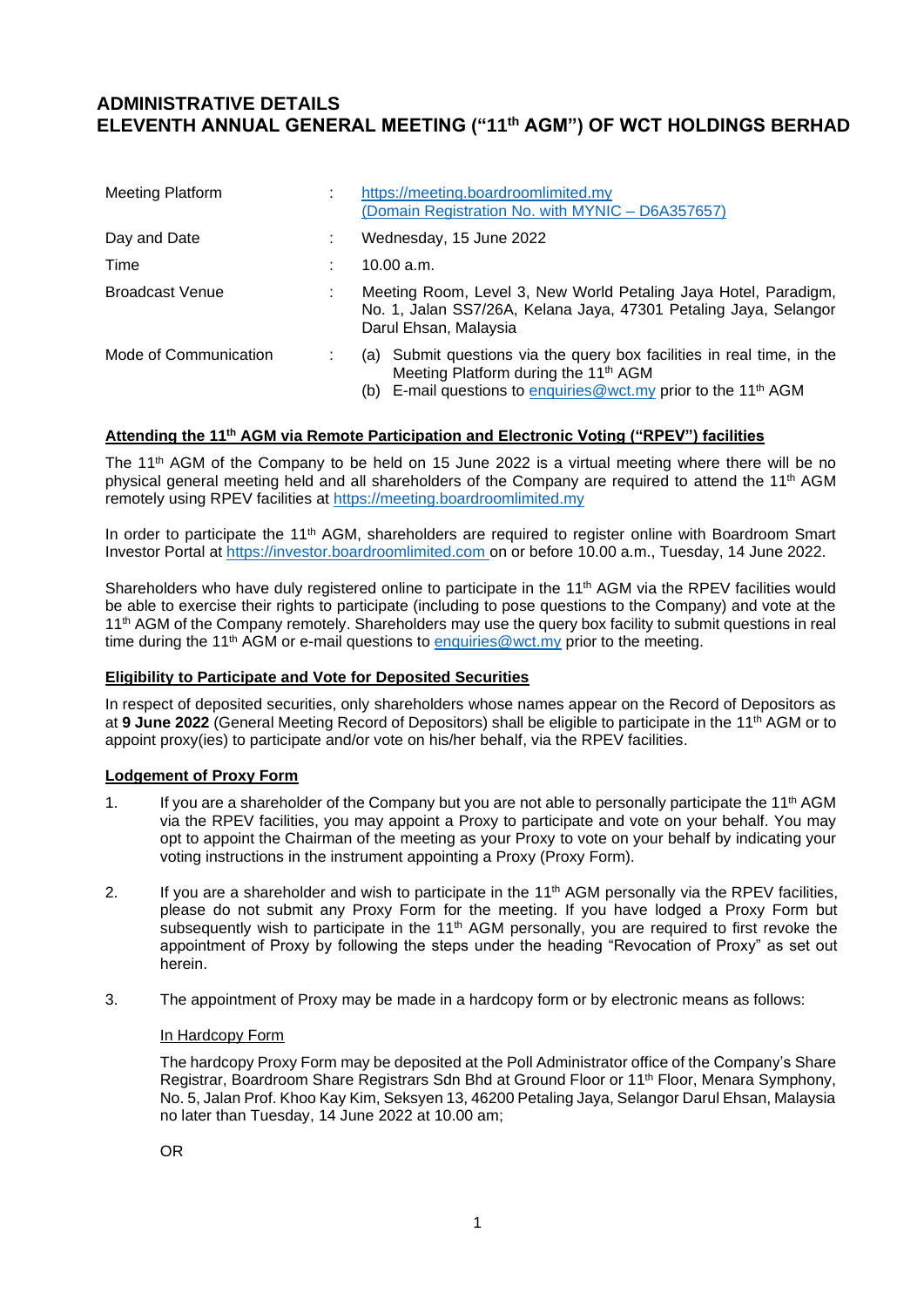## By Electronic Means

The Proxy Form may be submitted via electronic means:

- (a) to the Share Registrar of the Company, Boardroom Share Registrars Sdn Bhd via e-mail to [bsr.helpdesk@boardroomlimited.com,](mailto:bsr.helpdesk@boardroomlimited.com.) no later than Tuesday, 14 June 2022 at 10.00 a.m.; or
- (b) through the Boardroom Smart Investor Portal at [https://investor.boardroomlimited.com](https://investor.boardroomlimited.com/) by logging in and selecting "E-PROXY LODGEMENT" no later than Tuesday, 14 June 2022 at 10.00 a.m.
- 4. Please refer to the notes in the Notice and Proxy Form of the 11<sup>th</sup> AGM for detailed explanations.

# **Electronic Lodgement of Proxy Form (E-Proxy Lodgement)**

# **Step 1 – Register Online with Boardroom Smart Investor Portal (for first time registration only)**

(*Note: If you have already signed up with Boardroom Smart Investor Portal, you are not required to register again. You may proceed to Step 2 on e-Proxy Lodgement)*

- (a) Access Boardroom's website at [https://investor.boardroomlimited.com.](https://investor.boardroomlimited.com/)
- (b) Click <<Register>> to sign up as a user. Registration is free.
- (c) Complete registration and upload a softcopy of your MyKad/Identification Card (front and back) or your Passport.
- (d) Please enter a valid email address and wait for Boardroom's email verification.
- (e) Your registration will be verified and approved within one (1) business day and an email notification will be provided. If you are unable to register before **Tuesday, 14 June 2022**, please contact Boardroom for assistance.

## **Step 2 – e-Proxy Lodgement**

- (a) Login to [https://investor.boardroomlimited.com](https://investor.boardroomlimited.com/) using your user ID (i.e. email address) and password.
- (b) Go to "CORPORATE MEETING" and browse the Meeting List for "**WCT HOLDINGS BERHAD 11TH VIRTUAL AGM**" and click "ENTER".
- (c) Click on "Submit eProxy Form".
- (d) Read the terms & conditions and confirm Declaration.
- (e) Enter the CDS account number and the total number of securities held.
- (f) Select your proxy either the Chairman of the meeting or individual named proxy(ies) and enter the required particulars of your proxy(ies).
- (g) Indicate your voting instructions FOR or AGAINST or ABSTAIN, otherwise your proxy(ies) will decide your vote.
- (h) Review and confirm your proxy(ies) appointment.
- (i) Click "APPLY".
- (j) Download or print the e-Proxy form acknowledgement.

## **Corporate Shareholders, Authorised Nominees and Exempt Authorised Nominees**

- 1**.** A Corporate Shareholder, Authorised Nominee or Exempt Authorised Nominee may appoint a proxy or proxies to participate and vote on its behalf remotely at the  $11<sup>th</sup>$  AGM of the Company via the RPEV facilities. A Corporate Shareholder, Authorised Nominee or Exempt Authorised Nominee may opt to appoint the Chairman of the meeting as its proxy to vote on its behalf by indicating the voting instructions in the Proxy Form.
- 2. Instead of appointing a Proxy, a Corporate Shareholder may appoint a corporate representative, duly authorised in writing either under its common seal or under the hand of an authorised officer, to participate and vote remotely at the 11<sup>th</sup> AGM via RPEV facilities.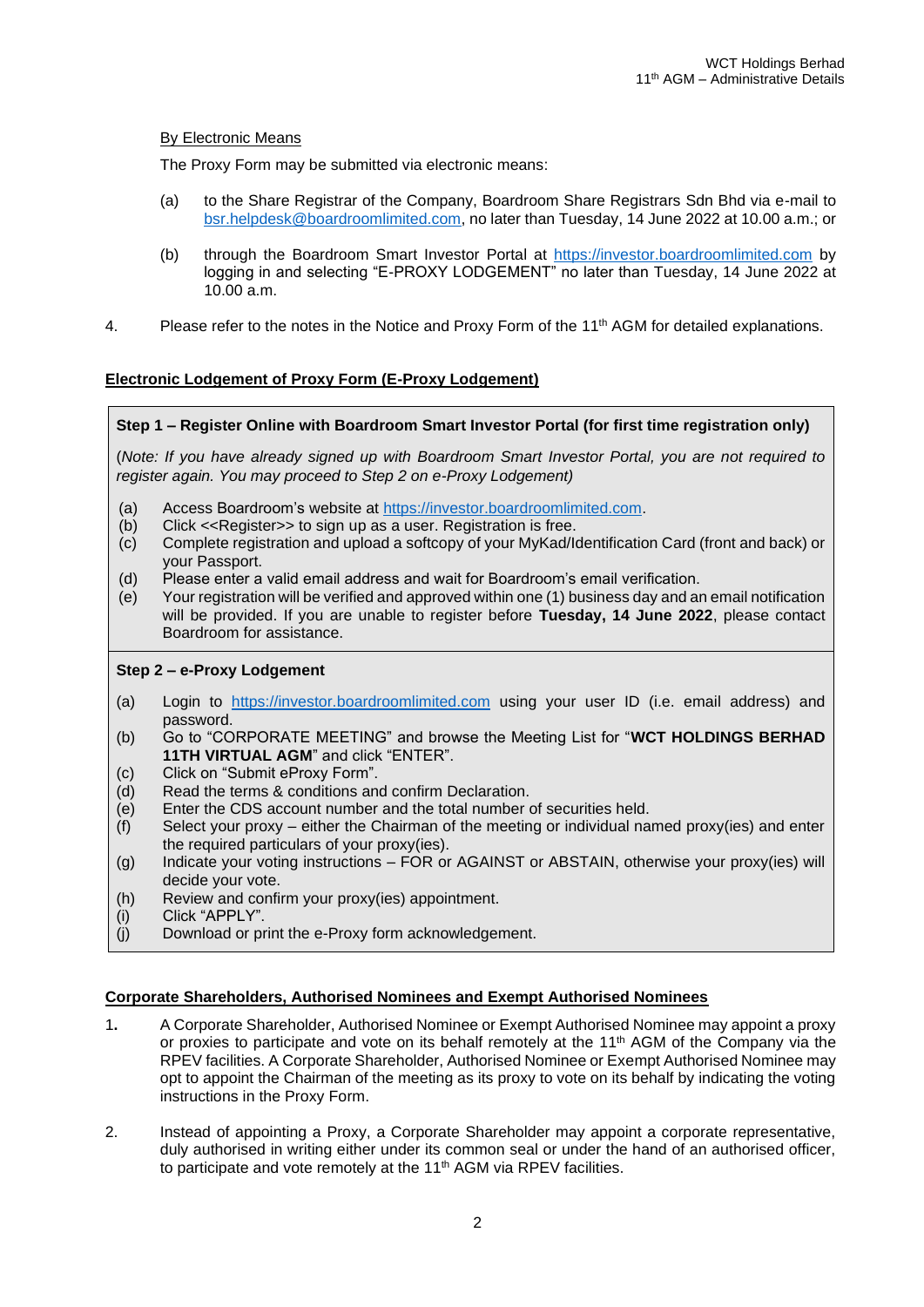- 3. Corporate Shareholder, Authorised Nominee or Exempt Authorised Nominee are required to refer to the procedures below for the submission of the Certificate of Appointment of Corporate Representative or Proxy Form to Boardroom Share Registrars Sdn Bhd (or referred to as "Boardroom").
- 4. Any authority pursuant to which such an appointment is made by a power of attorney must be deposited at Boardroom or email the soft copy to [bsr.helpdesk@boardroomlimited.com](mailto:bsr.helpdesk@boardroomlimited.com) not later than **Tuesday, 14 June 2022** at **10:00 am**. A copy of the power of attorney may be accepted provided that it is certified notarially and/or in accordance with the applicable legal requirements in the relevant jurisdiction in which it is executed.

# **Revocation of Proxy**

If you have submitted your Proxy Form(s) but subsequently decide to appoint another person as your proxy or you wish to personally participate and vote at the  $11<sup>th</sup>$  AGM via the RPEV facilities, please e-mail to [bsr.helpdesk@boardroomlimited.com](mailto:bsr.helpdesk@boardroomlimited.com) to inform your intention to revoke the earlier appointed proxy no later than twenty-four (24) hours before the convening of the 11<sup>th</sup> AGM.

# **Voting Procedure**

- 1. The voting on all resolutions to be tabled at the 11<sup>th</sup> AGM of the Company will be conducted by poll in accordance with Paragraph 8.29A(1) of Main Market Listing Requirements of Bursa Malaysia Securities Berhad. The Company has appointed Boardroom Share Registrars Sdn Bhd as Poll Administrator to conduct the poll by way of electronic voting (e-Voting) and Boardroom Corporate Services Sdn Bhd as the Independent Scrutineer to verify the poll results.
- 2. During the virtual 11<sup>th</sup> AGM, the Chairman will invite the Poll Administrator to provide a briefing on the e-Voting administrative rules. The voting session will commence as soon as the Chairman calls for the poll to be opened and until such time when the Chairman announces the closure of the poll. Kindly refer to voting procedures under RPEV for guidance on how to vote remotely at [https://investor.boardroomlimited.com.](https://investor.boardroomlimited.com/)
- 3. For the purpose of this 11<sup>th</sup> AGM, e-Voting will be carried out using personal smart mobile phones, tablets, personal computers or laptops. The Scrutineers will verify the poll result reports upon closing of the poll session by the Chairman. Thereafter, the Chairman will announce and declare whether the resolutions put to vote were successfully carried or not.

# **Steps for Registration for RPEV facilities**

- 1. Please note that this option is available to (i) individual shareholders (ii) corporate shareholders (iii) Authorised Nominees and (iv) Exempt Authorised Nominees.
- 2 When participating in the meeting remotely, you will be able to view a live webcast of the 11<sup>th</sup> AGM, submit your questions to the Board of Directors and cast your votes in real time whilst the meeting is in progress.
- 3. Kindly follow the steps below on how to request for a login ID and password as well as to participate and vote in the virtual 11th AGM.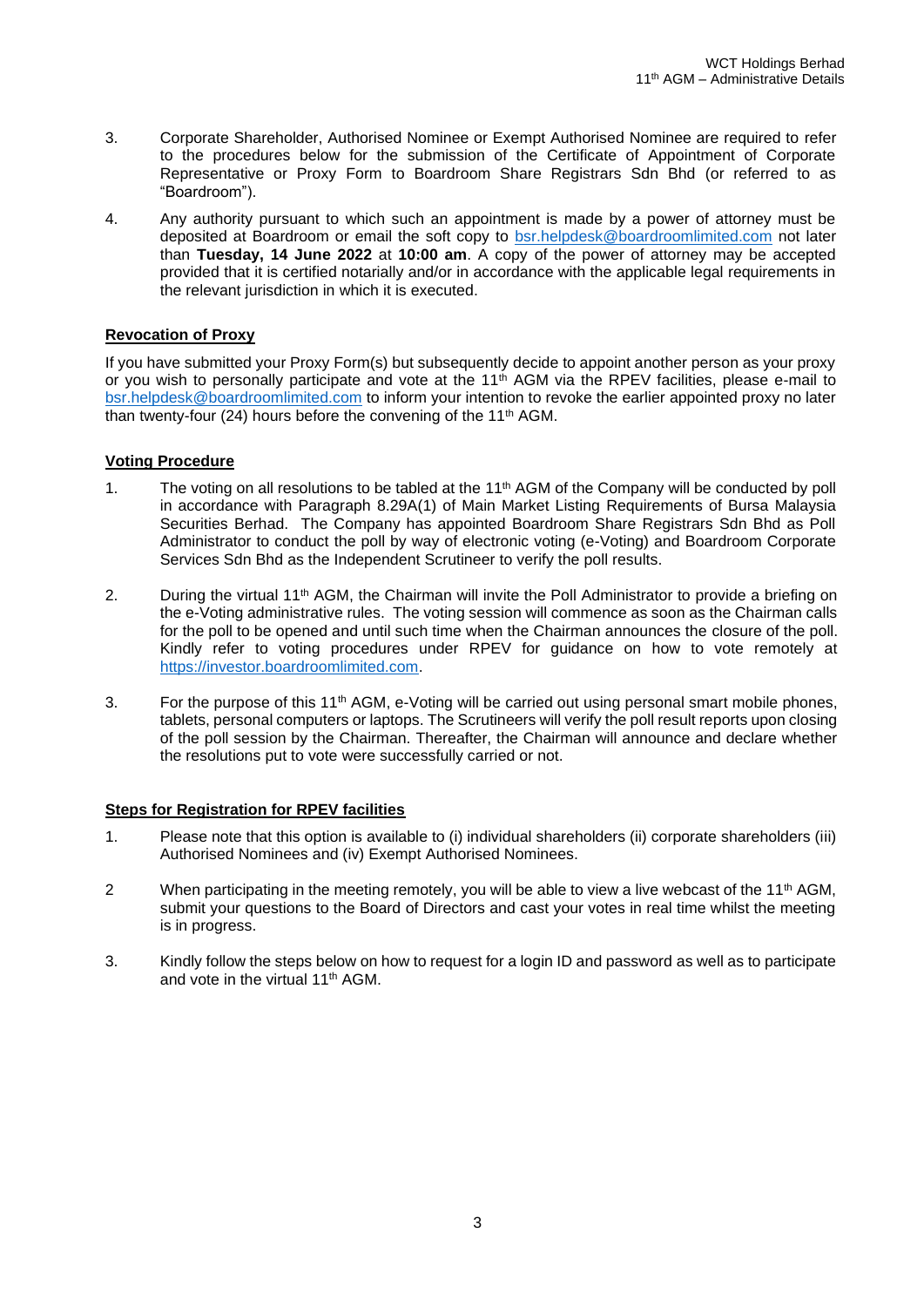| Procedure                |                                                                                                               | <b>Action</b>                                                                                                                                                                                                                                                                                                                                                                                                                                                                                                                                                                                                                                                                                                          |  |  |  |
|--------------------------|---------------------------------------------------------------------------------------------------------------|------------------------------------------------------------------------------------------------------------------------------------------------------------------------------------------------------------------------------------------------------------------------------------------------------------------------------------------------------------------------------------------------------------------------------------------------------------------------------------------------------------------------------------------------------------------------------------------------------------------------------------------------------------------------------------------------------------------------|--|--|--|
| <b>Prior to AGM Date</b> |                                                                                                               |                                                                                                                                                                                                                                                                                                                                                                                                                                                                                                                                                                                                                                                                                                                        |  |  |  |
| i.                       | <b>Register Online</b><br>with Boardroom<br>Smart Investor<br>Portal<br>(for first time<br>registration only) | (Note: If you have already signed up with Boardroom Smart Investor Portal, you<br>are not required to register. You may proceed to Step 2)<br>Access Boardroom's website at https://investor.boardroomlimited.com.<br>(a)<br>Click << Register>> to sign up as a user.<br>(b)<br>Complete registration and upload softcopy of your MyKad/Identification<br>(c)<br>Card (front and back) or your Passport.<br>Please enter a valid email address and wait for Boardroom's email<br>(d)<br>verification.<br>Your registration will be verified and approved within one (1) business day<br>(e)<br>and an email notification will be provided. If you are unable to register,<br>please contact Boardroom for assistance. |  |  |  |
| ii.                      | Submit request for<br>Remote<br><b>Participation User</b><br>ID and Password                                  | (Note: Registration for RPEV will open from 27 April 2022. You are required to<br>register to ascertain your eligibility to participate the 11th AGM by using<br>RPEV). Shareholders are encouraged to register at least 24 hours before<br>the commencement of the meeting (i.e. Tuesday, 14 June 2022 at 10.00<br>a.m.) to avoid any delay in the registration.                                                                                                                                                                                                                                                                                                                                                      |  |  |  |
|                          |                                                                                                               | <b>Individual Members</b>                                                                                                                                                                                                                                                                                                                                                                                                                                                                                                                                                                                                                                                                                              |  |  |  |
|                          |                                                                                                               | Log in to https://investor.boardroomlimited.com using your user ID and<br>(a)<br>password.<br>Select "CORPORATE MEETING" from main menu and select WCT<br>(b)<br><b>HOLDINGS BERHAD VIRTUAL 11TH AGM.</b><br>Click on "Register for RPEV".<br>(c)<br>Read and agree to the terms & conditions<br>(d)<br>Enter your CDS account number and click "Submit".<br>(e)                                                                                                                                                                                                                                                                                                                                                       |  |  |  |
|                          |                                                                                                               | <b>Corporate Shareholders, Authorised Nominee and Exempt Authorised</b>                                                                                                                                                                                                                                                                                                                                                                                                                                                                                                                                                                                                                                                |  |  |  |
|                          |                                                                                                               | <b>Nominee</b>                                                                                                                                                                                                                                                                                                                                                                                                                                                                                                                                                                                                                                                                                                         |  |  |  |
|                          |                                                                                                               | Write in to bsr.helpdesk@boardroomlimited.com by providing the name of<br>(a)<br>shareholder, CDS account number accompanied with the Certificate of<br>Appointment of Corporate Representative or proxy form (as the case may<br>be) to submit the request.<br>Please provide a copy of corporate representative's or proxy holder's<br>(b)<br>MyKad/Identification Card (front and back) or Passport as well as his/her<br>email address.                                                                                                                                                                                                                                                                            |  |  |  |
| iii.                     | <b>Email Notification</b>                                                                                     | You will receive notification from Boardroom that your request has been<br>(a)                                                                                                                                                                                                                                                                                                                                                                                                                                                                                                                                                                                                                                         |  |  |  |
|                          |                                                                                                               | received and is being verified.<br>Upon system verification against the Record of Depositors as at 9 June<br>(b)<br>2022, you will receive an email from Boardroom either approving or<br>rejecting your registration for remote participation.<br>If your registration is approved, you will also receive your remote access<br>(c)<br>user ID and password in the same email from Boardroom.<br>Please note that one (1) user ID and password can only log on to one (1)<br>(d)<br>device at a time.                                                                                                                                                                                                                 |  |  |  |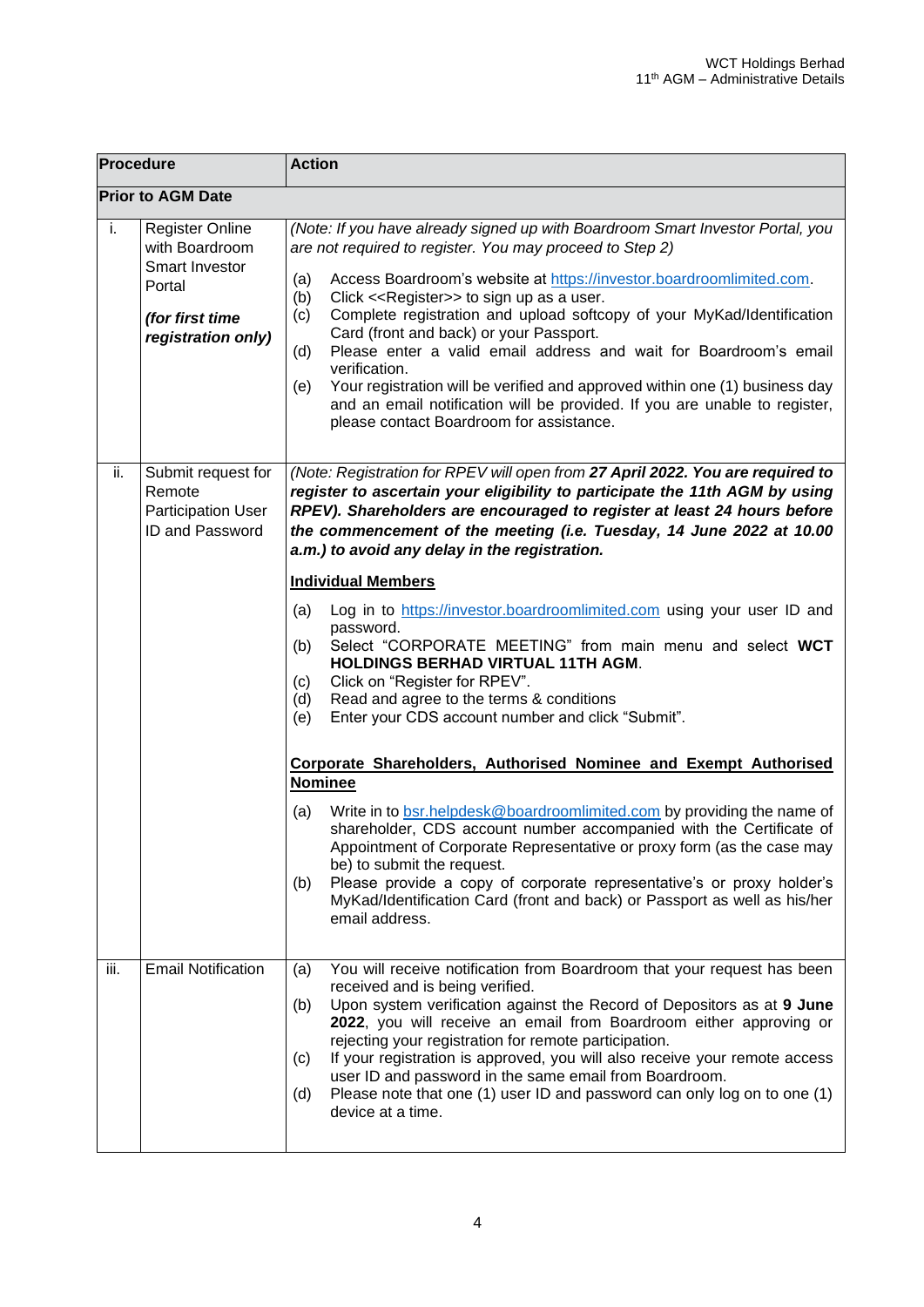|      | On the day of the AGM        |                                                                                                                                                                                                                                                                                                                                                                                                                                                                                                                                                                                                                                                                                                                                                                                                                                        |
|------|------------------------------|----------------------------------------------------------------------------------------------------------------------------------------------------------------------------------------------------------------------------------------------------------------------------------------------------------------------------------------------------------------------------------------------------------------------------------------------------------------------------------------------------------------------------------------------------------------------------------------------------------------------------------------------------------------------------------------------------------------------------------------------------------------------------------------------------------------------------------------|
| iv.  | Login to Meeting<br>Platform | The Meeting Platform will be open for login one (1) hour before the<br>(a)<br>commencement of the 11 <sup>th</sup> AGM at 10.00 a.m., on Wednesday, 15 June<br>2022.<br>The Meeting Platform can be accessed via one of the following:<br>(b)<br>• Scan the QR Code provided in the user login guide;<br>• Navigate to the website at https://meeting.boardroomlimited.my<br>Enter the Meeting ID No. and sign in with the user ID and password<br>(c)<br>provided to you via the email notification in Step (iii) above.                                                                                                                                                                                                                                                                                                              |
| v.   | Participation                | If you would like to view the live webcast, select the broadcast icon. $\Omega$<br>(a)<br>If you would like to ask a question during the 11th AGM, select the<br>(b)<br>messaging icon.<br>Type your message within the chat box and click the send button once<br>(c)<br>completed.<br>Please note that the quality of the connectivity to the Meeting Platform for live<br>webcast, as well as for remote voting is highly dependent on the bandwidth and<br>stability of the internet connection available at the location of the remote users.<br>Kindly ensure that you are connected to the internet at all times in order to<br>participate and vote when the virtual 11 <sup>th</sup> AGM has commenced. Therefore, it is<br>your responsibility to ensure that connectivity for the duration of the meeting is<br>maintained. |
| vi.  | Voting                       | Once the meeting is open for voting, the polling icon will appear with<br>(a)<br>the resolutions and your voting choices.<br>To vote, simply select your voting direction from the options provided. A<br>(b)<br>confirmation message will appear to show your vote has been received.<br>To change your vote, simply select another voting direction.<br>(c)<br>If you wish to cancel your vote, please press "Cancel".<br>(d)                                                                                                                                                                                                                                                                                                                                                                                                        |
| vii. | End<br>of<br>Participation   | Upon the announcement by the Chairman on the closure of the 11th AGM,<br>(a)<br>the live webcast will end.<br>You can now logout from the Meeting Platform.<br>(b)                                                                                                                                                                                                                                                                                                                                                                                                                                                                                                                                                                                                                                                                     |

# **No Door Gifts or Food Voucher**

There will be no distribution of door gifts or refreshment available during the 11<sup>th</sup> AGM as the meeting is conducted on a virtual basis.

## **Posing Questions and Voting at the virtual 11 th AGM**

The Chairman and the Board of Directors will endeavour to respond to questions submitted by shareholders which are related to the resolutions to be tabled at the  $11<sup>th</sup>$  AGM and pertaining the performance of the Company, during the live webcast of the 11<sup>th</sup> AGM.

Questions submitted by the shareholders online will be moderated before being sent to the Chairman to avoid repetition.

Shareholders may proceed to cast votes on each of the proposed resolutions, to be tabled at the 11<sup>th</sup> AGM, after the Chairman has opened the poll on the resolutions for voting. Shareholders and proxies are reminded to cast their votes before the poll is closed.